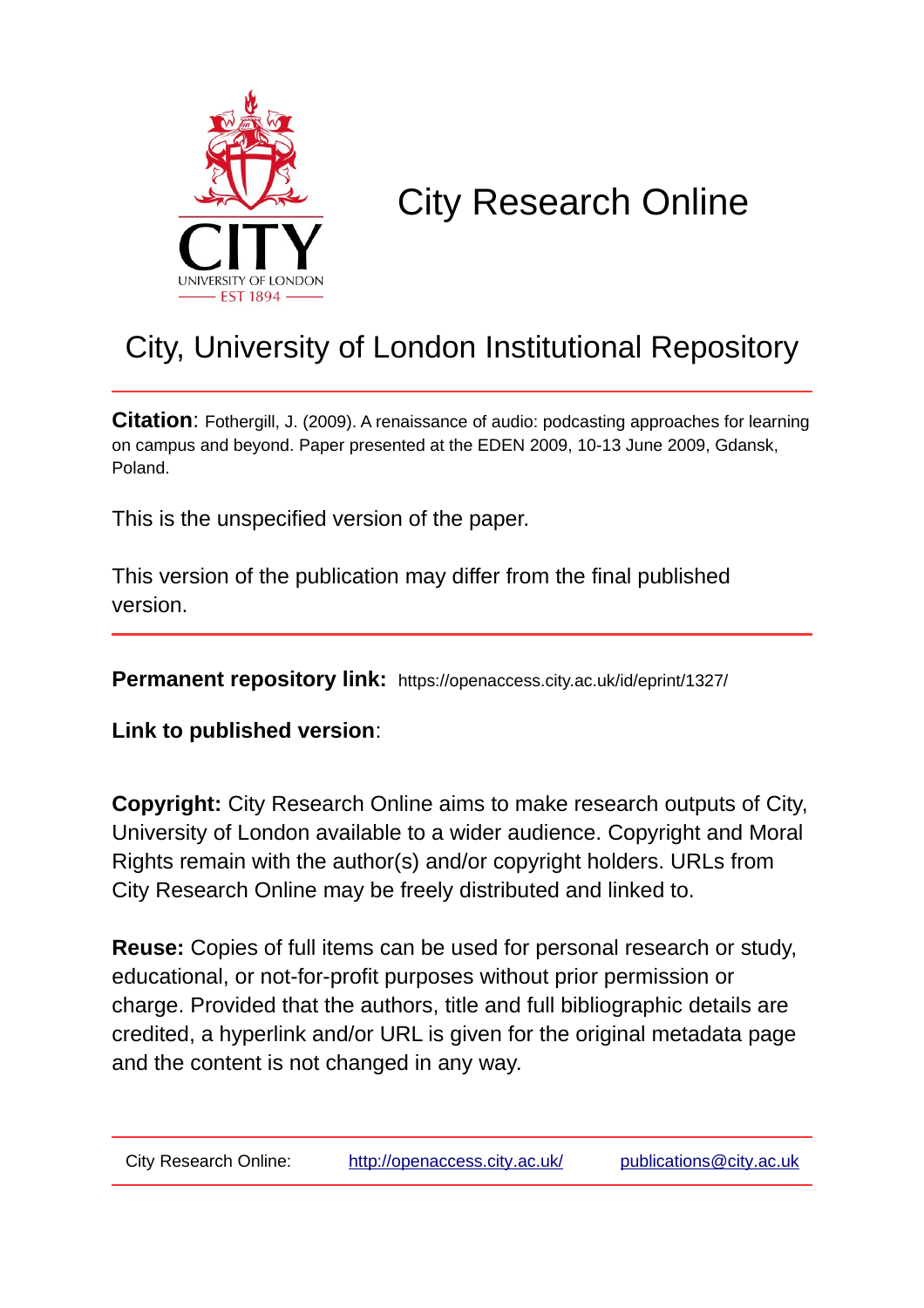### **A RENAISSANCE OF AUDIO: PODCASTING APPROACHES FOR LEARNING ON CAMPUS AND BEYOND**

*Palitha Edirisingha, David Hawkridge and John Fothergill, University of Leicester, UK.* 

#### **Abstract**

In this paper, we urge practitioners to consider the potential of podcasting for teaching, learning and assessment. Our perspective is drawn from research on IMPALA (Informal Mobile Podcasting And Learning Adaptation), which showed that there is a range of successful podcasting approaches for students on campus. After briefly surveying the background literature, we provide examples of three approaches, from three different universities: 1) helping students to prepare presentations and assessed work, 2) offering feedback from staff on students' assessed work, and 3) assisting undergraduates to make the transition from school or college to university. Finally, we answer the important question for EDEN attendees: can podcasting approaches like these be converted for distance education? On the evidence available to date from IMPALA and other studies, we feel confident in predicting that podcasting will be integrated more and more into distance education, to the immense benefit of the long distance learner.

#### **Background literature**

Audio is not a new technology in education. Learners have been listening to educational radio for nearly a century (Hawkridge and Robinson, 1982). Even before that, they could listen to audio recordings. Durbridge (1984) identified audio's key educational advantages. She found that students liked learning from audio because they learned well from recorded sound. They found audio useful for understanding spoken language, analysing music and hearing the professor's voice. They liked listening in on conversations about parts of their courses. They also liked being 'talked through' tasks in the laboratory or workshop, listening to discussions and opinions from experts in their field, and being encouraged by the voice of somebody they knew and respected. Bates (1981, 1984), Perraton (2006), Power (1990), Yates and Bradley (2000) and Young et al (1980) provided examples of the use of audio from primary and basic education to higher education, covering a range of formal, non-formal and informal curricula, in economically developed and developing regions, offered both at a distance and on campus.

Although audio had been proved successful in terms of student learning, especially in distance education, Power (1990, p. 43) recognised that its use had been 'often undervalued'. Among the reasons were perhaps the lack of production, recording, distribution and playback facilities for audio, and, in the case of radio, the lack of flexibility of broadcast schedules. Lee and Chan (2007) pointed out that audio had been neglected and underused recently.

Podcasting has changed the position of recorded audio as a medium of learning. Today, audio 'is experiencing a renaissance' (Schlosser and Burmeister, 2006). What Schramm (1977) considered a 'little medium' more than four decades ago – in terms of its cost and complexity to produce compared with television or film – is now about to make a big appearance on the educational stage.

A podcast is a digitally recorded sound (or sometimes sound with vision) file. The name comes from the Apple iPod, a small, very portable player with a huge memory into which thousands of podcasts can be downloaded. Podcasting is strictly speaking the process of rendering the files accessible to listeners, usually via the Internet or a computer network from which they can be downloaded onto an iPod or similar MP3 or MP4 player. However, as with 'broadcasting' and 'broadcasts', podcasting is often applied to the whole system of making and using podcasts.

Podcasting can now be considered as a stable and mature technology, ready to move from experimental and pilot uses into mainstream education. There is a significant body of empirical evidence of the impact of podcasting on student learning and staff engagement. Academics are actively developing a range of podcasting approaches within a variety of educational contexts, though most take a single aspect of teaching and learning (for example, presenting information to students) and develop a podcasting approach to support it.

> **Palitha Edirisingha, David Hawkridge and John Fothergill University of Leicester June 2009**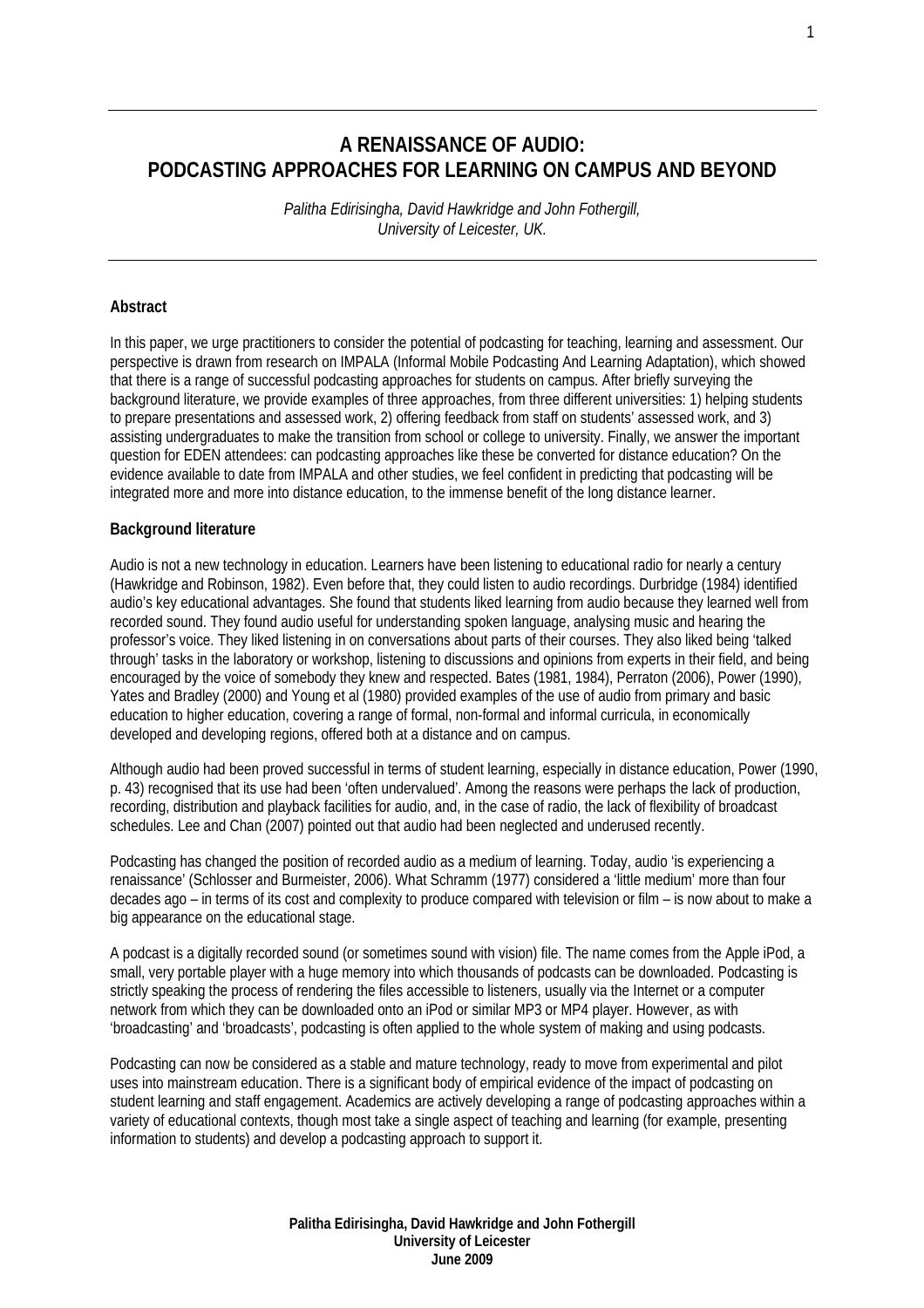Several trends work in favour of podcasting moving from a peripheral to a core technology for learning. First, researchers and practitioners are piloting many different approaches to using podcasts to support learning. We give just three examples, but many more are described fully in Salmon and Edirisingha (2008). Details of others are available in the literature and in conference proceedings (EDEN, ALT-C, Online Educa), in informal and formal communities of practice such as *Podcasting for Pedagogic Purposes* (podcastingforpp.pbwiki.com/), the *Podagogy Research Group* (wlv.ac.uk/Default.aspx?page=11527) and JISC *Emerge* (elgg.jiscemerge.org.uk/).

Second, recent technological developments support podcasting. In 2007 Apple introduced *iTunes U* (apple.com/itunesu/), a dedicated Internet-based service 'to manage, distribute, and control access to educational audio and video content for students within an educational institution as well as the broader internet' (Wikipedia, n.d.). *iTunes U* offers a library of thousands of free podcasts provided by leading universities such as Harvard, Cambridge and the Open University. Some universities have developed their own media streaming approaches where staff and students can upload and share podcasts (e.g., *LUTube* at the University of Leeds (lutube.leeds.ac.uk/)). Meantime, broadcasting corporations such as the BBC have made it possible for listeners to download, again from the Internet, podcasts of many radio broadcasts of educational value. It is also possible to place podcasts directly on the VLE or webpage along with other education materials that students are expected to access.

Third, academics and students of the podcast generation have certain advantages over those who used audio cassettes for learning. Software for creating, editing, distributing and accessing podcasts is available free or at low cost on the Internet, and it is relatively easy to use (Mobbs, Salmon and Edirisingha, 2008)). The necessary hardware is also cheap to obtain, indeed many laptops now come with built-in microphones. Podcasts can also be accessed and used with personally-owned digital devices that were bought for other purposes, such as mobile phones, laptops and PCs. Most university students and staff now own such devices and are familiar with how to use them to listen to sound files. As Ramsden (2007) pointed out, such developments have made podcasting a low-threshold technological activity.

Academics may worry that their students will not turn up for lectures or seminars if academic content is made available as podcasts. Research on this issue offers some consolations! Gajasinghe's (2007) survey of 92 UK undergraduates at Loughborough University UK found that only 3 percent said they would not attend if lectures were available as podcasts. Most used recorded lectures as a learning resource – something to revisit and study in their own time and at their own pace, just like books. Evans (2008), in his study of 200 undergraduates at Brunel University in the UK found that podcasts offered students an alternative technology for learning rather than replacing lectures. Copley's (2007) survey of undergraduate students at Southhampton University in the UK suggested there would be little impact on lecture attendance as a consequence of podcasting. Malan's (2007) study of podcasting of lectures at Harvard University found that students valued podcasts as a tool for revision rather than as a reason for not attending lectures.

#### **Podcasting approaches to support student learning**

Early adopters of podcasting have chosen a range of approaches to using it for learning. The approaches that we present here were developed within a research project started in 2006 called IMPALA (Informal Mobile Podcasting and Learning Adaptation, www.impala.ac.uk), involving colleagues in 10 universities in the UK, South Africa and Australia. IMPALA was and is empirically based, within an action research framework. It started with a pilot at the University of Leicester in an undergraduate engineering module (Fothergill, 2008) that integrated podcasting and e-tivities based on Salmon's (2004) five-stage model for collaborative online learning.

Using the guidelines and a preliminary podcast model developed from the pilot, IMPALA partners created their own podcasting approaches to address their specific teaching and learning challenges. Over 500 students and 20 academic staff have taken part in IMPALA since 2006. The podcasts' impact on students' learning was studied through collecting and analysing qualitative and quantitative data.

The podcasting approaches developed in IMPALA and the students' learning outcomes are reported fully in Salmon and Edirisingha (2008): they include using podcasts to provide summaries of lectures, podcasts to prepare students for geography field work, podcasts to help students learn to use computer software, and so on. Here we present examples of three approaches, from three different universities: 1) helping students to prepare presentations and assessed work, 2) offering feedback from staff on students' assessed work, and 3) assisting undergraduates to make the transition from school or college to university.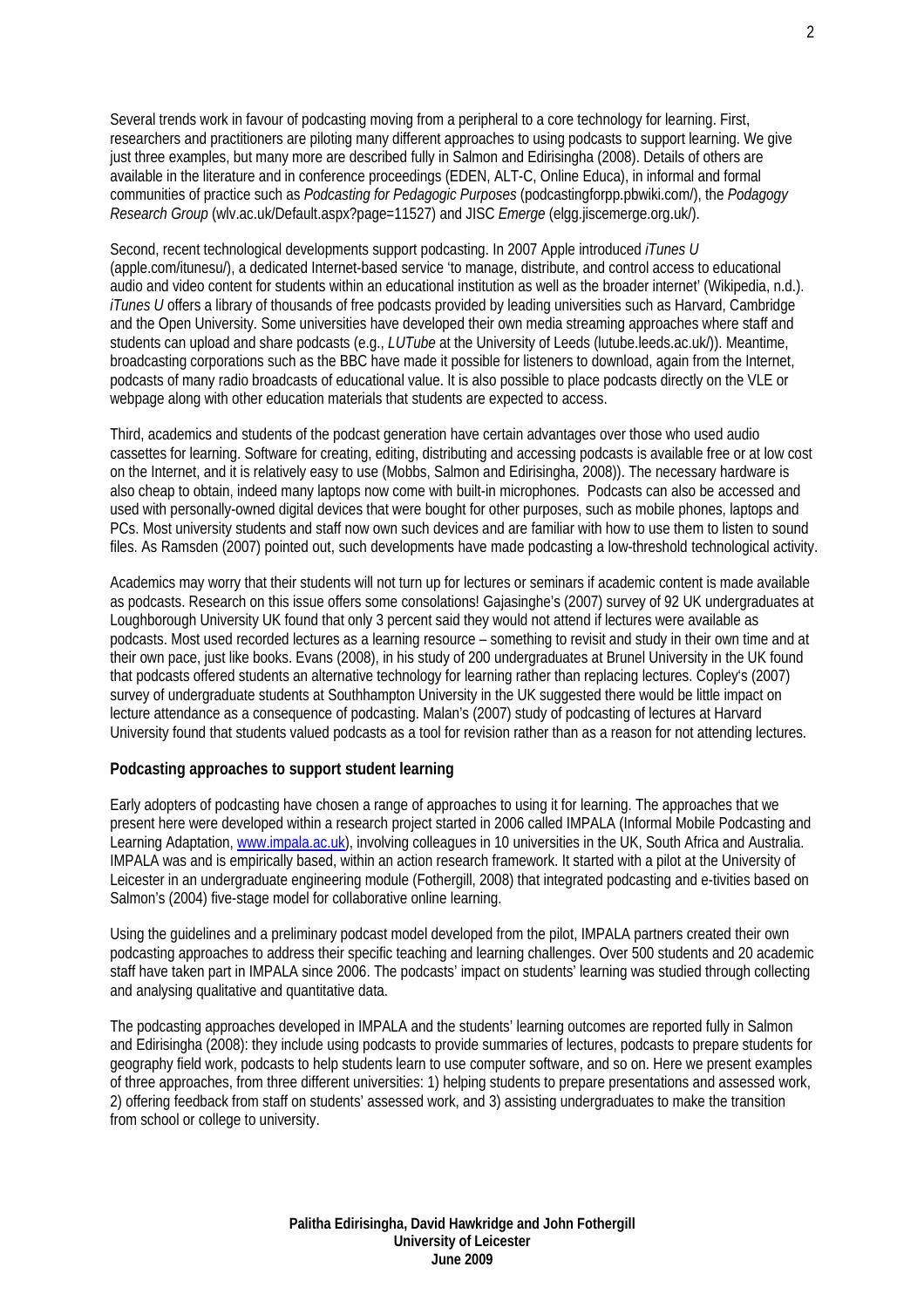#### **Podcasting to help students to prepare presentations and assessed work**

An approach adopted by Rothwell (2008) at Kingston University was to use podcasts to help undergraduates to develop their skills in preparing mid-semester presentations and an end-of-semester portfolio as assessed work. Rothwell's students, who come from varied backgrounds in the humanities and social sciences, take her core module in English Language. They receive very little support from their peers as they have no previous cohort identity: many are meeting for the first time. She felt that the conventional, face-to-face study skills sessions were inadequate, and used podcasts to address the skills her students required for assessed work.

Rothwell developed a series of podcasts, each about 10 minutes long, and made them available fortnightly on the course VLE site. Her podcasts aimed to: enhance students' understanding of the module's core concepts and issues, improve their revision, writing, speaking and presentation skills, and offer them frequent advice on developing the endof-semester portfolio. She divided each podcast into short sound clips. Some clips explained key concepts covered in lectures and seminars, some were discussions between students and staff on assessment tasks, and in others, the student mentors (senior students) provided study tips. With a view to developing collaboration and cohort identity among her students, she arranged for podcast content to be generated from interviews with current and previous students, and from interviews with student mentors who help Level 1 students at the Faculty's drop-in academic skills development centre.

Rothwell's approach to using podcasting yielded benefits and positive learning outcomes for her students (for full details see Rothwell, 2008). Her podcasts became a valued resource for students to learn more about and clarify issues related to preparing presentations and developing portfolios for assessment. The podcasts, as a useful complement to other sources such as the advice centre, offered her students choices of time, location and sequencing of their learning of study skills.

#### **Podcasting to offer feedback from staff on students' assessed work**

The rationale behind France and Ribchester's (2008) approach to using podcasts at the University of Chester in the UK to offer feedback to students on their assessed work was that feedback can perform an important function in the teaching and learning process. Feedback, if it is of high quality, can help students to reflect on their work. They decided that podcasts would improve the nature and quality of their feedback comments. Their series of podcasts provided feedback for students on two geography modules (one in first year, and the other in the final year). In the first year module, students were assessed using short question-and-answer tests and a fieldwork report presented as a web site. In the final year module, undergraduates completed three assignments: a single PowerPoint slide (an e-postcard) designed to 'persuade' a world leader to change policy on a key aspect of climate change, a group oral presentation and a fieldwork report (France and Ribchester, 2004).

Their feedback to students was via two kinds of podcast for each assignment. They created a personalised one for each student, with feedback on the quality and mark for each assignment. The second kind contained comments on the performance of the group as a whole, reflecting on general strengths and weaknesses of the students' work. Each student received a single sound file containing both podcasts: his or her personal feedback and the group feedback. Students received an automatic email as soon as a new sound file became available for them to download. They were encouraged to listen to comments on their own performance and then to compare what they had done with the group's performance. These podcasts did not replace textual feedback altogether; students also received brief written feedback and a mark for the assignment. In addition, the podcasts were posted in the feedback section of each student's electronic progress file (personal development planner), embedded into the university's VLE.

The evaluation of France and Ribchester's podcasts showed that their students valued the in-depth and detailed feedback on audio more than what they would normally get as written feedback. They appreciated the personalised nature of some of the feedback, and the immediacy and sense of intimacy conveyed by tutors' voices. Feedback via the podcasts reached students quicker, and they liked the flexibility of listening to podcasts where and when they wanted to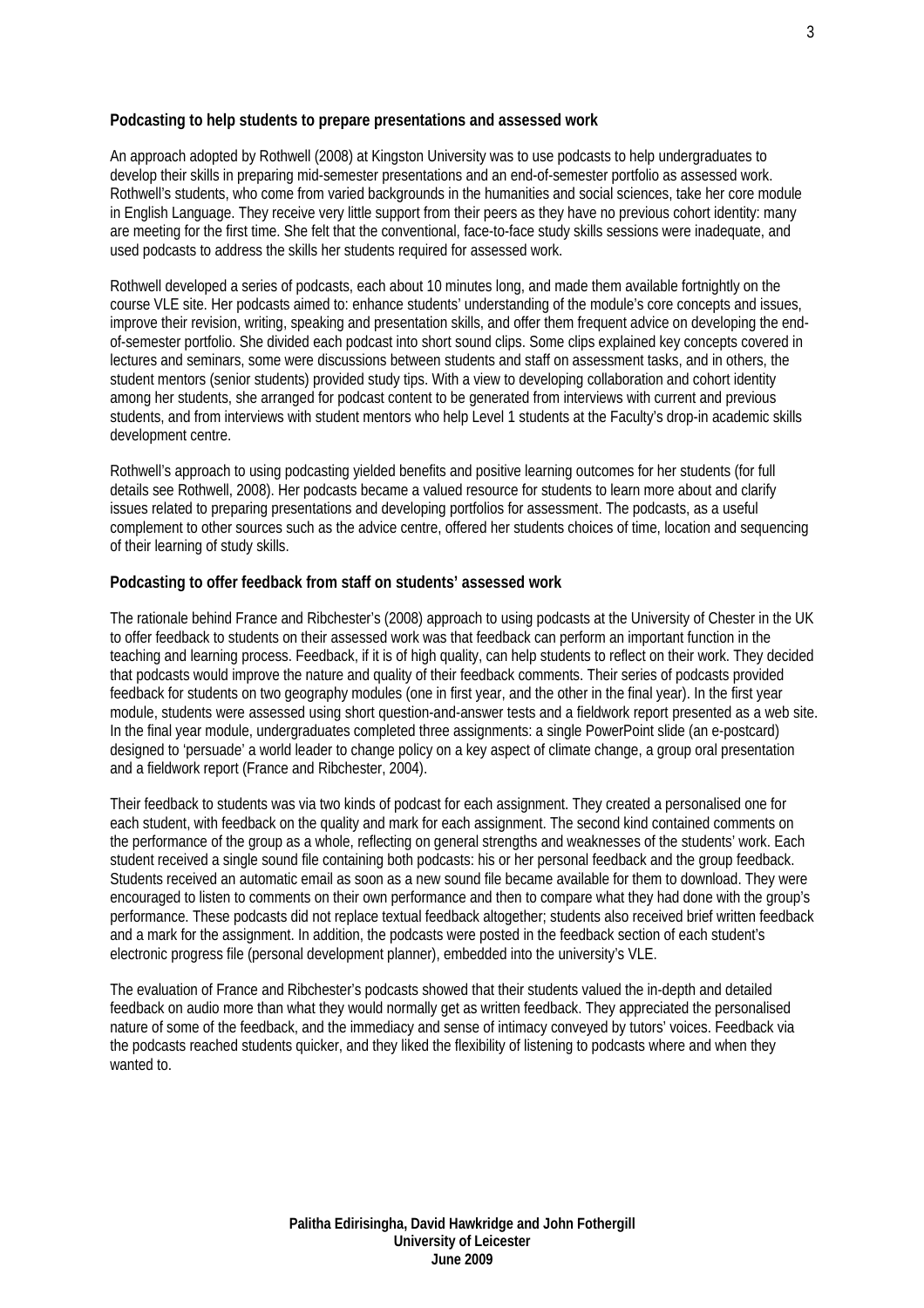#### **Podcasting for transition from school or college to university**

The most recent research within IMPALA is on a podcasting approach at the University of Leicester to support new undergraduates' transition from school or college to university (http://www.impala.ac.uk/impala4t/index.html). Studies of undergraduates' satisfaction, academic performance and retention identify the critical importance of the first year for shaping their attitudes and approaches to learning. Successful transition to university has a direct impact on students' later learning experiences, particularly during their first year.

Most interventions to support transition are based on institution-driven approaches such as courses on learning and study skills. The knowledge and experience of students who have already made the transition have rarely been exploited. Such knowledge (called 'hot knowledge' by Ball and Vincent, 1998), can be identified as the socially embedded knowledge prevailing in networks of friends, family, relatives and neighbours, and those who are generally considered as 'people like me' (Hutching, 2003, p. 110).

Podcasting can capture this 'hot knowledge' and make it available to aspiring entrants and first-year undergraduates. IMPALA taps the knowledge and experience of students who recently made their own transition. With a lecturer's guidance, second- and third-year students in the Department of Biological Sciences have created a dozen podcasts addressing a variety of social and academic issues important for successful transition to university. These podcasts are available at www.startinguni.info and on *iTunes U* for public access.

Early results from interviews with students suggest that they see the student-created podcasts as helpful in three areas of transition: social, academic and institutional. For each area of transition they identified specific attributes that need to be considered by academic institutions in supporting new entrants. Early results from interviews with students suggest that they see the student-created podcasts as helpful in three areas of transition: social, academic and institutional. For each area of transition they identified specific information needs that need to be considered by academic institutions in supporting new entrants. These include information and knowledge about services available within the institution, such as the library facilities, the VLE platform and support services; information about tutorials, assignment submission procedures and communication with tutors; and developing relationships with peers and specific interest groups.

#### **Discussion and concluding remarks**

All three of these approaches are examples of podcasting being used on campus. The important question that arises for EDEN attenders is whether they can be converted for distance education.

We consider first the IMPALA pilot study. Fothergill (2008) used podcasting in *Optical Fibre Communication Systems*, an undergraduate module in electrical engineering, with 30 second- and third-year campus-based students who studied the module online using the university's Blackboard VLE. He had substituted his "physical" lectures for electures but did meet the students three times during the module for a tutorial, attendance at which was optional. He began weekly podcasts to supplement his online teaching through providing updated information and guidance on the weekly activities, and to motivate his students by incorporating relevant news items and a fun item such as a joke. His podcasts complemented the module's e-tivities (structured online group activities, see Salmon, 2002) by providing summaries and further guidance to students. Each 10-minute podcast appeared on the VLE at the beginning of the study week, for nine consecutive weeks. Usually, an introductory news item was followed by the main content section, which typically referred to the previous week's work and extended this forward to the following week. At the end, were lighter weight but fibre optics related items, perhaps a joke or even a rap! Since this module was and is being taught online, it would be fairly easily adapted for distant students. Fothergill's approach to using podcasting would be admirably suited to them, helping them to feel a sense of community by 'meeting the prof' in each week's podcast. In fact, he called it 'profcasting'. The real difficulties would arise in providing distant students with facilities for tutorials, not in using his podcasts.

Rothwell's (2008) approach to podcasting at Kingston University would convert well to distance education, except that she was helping her students in part to hone their presentation skills: distant students seldom if ever have opportunities to present their work face-to-face. She was also helping her students to get their portfolios ready to be assessed: that is something distant students on certain courses have to do too, and her podcasts would help them. She asked students, including the student mentors, to help her to create podcasts based on their experience. That approach would transfer particularly well to distant students, who could speak up about the problems and solutions they had found, for the benefit of other students new to distance education.

> **Palitha Edirisingha, David Hawkridge and John Fothergill University of Leicester June 2009**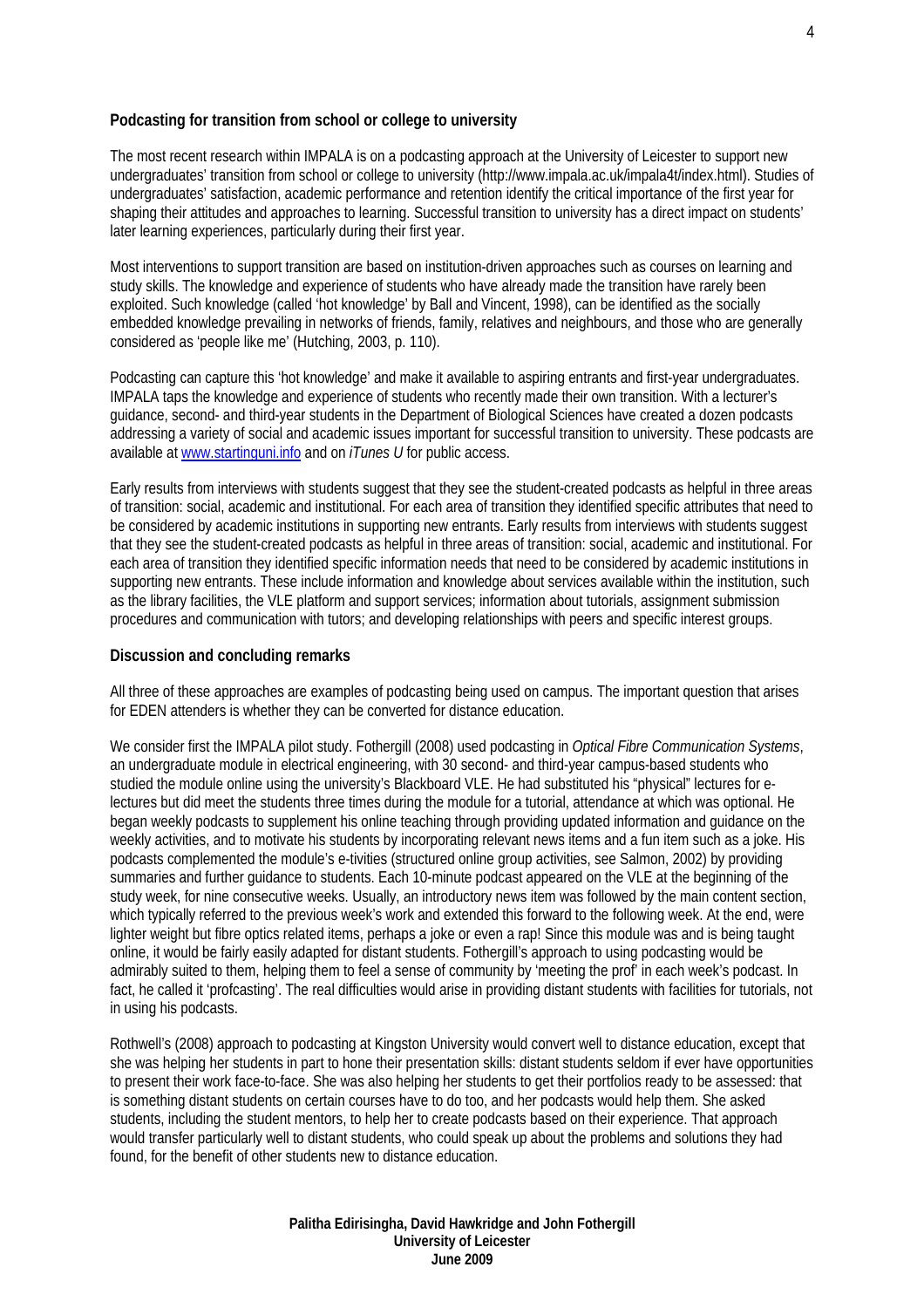France and Ribchester's (2008) approach at Chester University in the UK to using podcasts to give their students feedback on assessed work would convert to distance education almost without alteration. Distant students would appreciate even more than their campus-based colleagues the spoken feedback from tutors on their work. The podcasts would help to bridge the gap, since in many cases distant students never meet their tutors.

The podcasting approach being used at the University of Leicester to support new undergraduates' transition from school or college to university is very well matched to the needs of distant students, except of course the experiences and advice from students contained in the podcasts would have to be related not to campus-based study but to learning at a distance. Distant students are often older too, therefore the transition might be less often from school or college than from not having studied for some years to studying at university level away from the campus, using the materials and systems provided.

On the evidence available to date from IMPALA and other studies, we feel confident in predicting that podcasting will be integrated more and more into distance education, to the immense benefit of the long distance learner.

#### **References**

BALL, S.J. AND VINCENT, C. (1998) "I heard it on the grapevine": "hot" knowledge and school choice, *British Journal of Sociology of Education*. Vol. 19, pp. 377– 400.

BATES, A. W. (ED) (1984) *The Role of Technology in Distance Education.* London: Croom Helm.

BATES, A. W. (1981) Radio: The Forgotten Medium? Studies in the use of radio programming and audiocassettes in Open University courses. *Papers on Broadcasting,* No. 185. Milton Keynes: Institute of Educational Technology.

COPLEY , J. (2007) Audio and video podcasts of lectures for campus-based students: production and evaluation of student use, *Innovations in Education and Teaching International.* Vol. 44, No. 4, pp. 387-399.

DURBRIDGE, N. (1984). *Media in Course Design, No. 9, Audio Cassettes.* In A.W. Bates (Ed.) *The Role of Technology in Distance Education* (pp. 99-108). Kent, UK: Croom Helm.

EVANS, C. (2008) The effectiveness of m-learning in the form of podcasts revision lectures in higher education, *Computers and Education.* Vol*.* 50, pp. 491-498.

FOTHERGILL, J. (2008) Podcasts and online learning, In G. Salmon and P. Edirisingha (Eds.) *Podcasting for Learning in Universities* (pp. 80-91). London: McGraw-Hill and Open University Press.

FRANCE, D. AND Ribchester, C. (2004). Producing websites for assessment: a case study from a Level 1 fieldwork module, *Journal of Geography in Higher Education*. Vol. 28, pp. 49-62.

France, D., AND Ribchester, C. (2008). Podcasts and feedback, In G. Salmon and P. Edirisingha (Eds.) *Podcasting for Learning in Universities* (pp. 70-79). London: McGraw-Hill and Open University Press.

GAJASINGHE, S. (2007) *Students' attitudes towards using podcasts in Higher Education (unpublished dissertation),*  Loughborough University, UK. Available online at https://dspace.lboro.ac.uk/dspacejspui/bitstream/2134/3053/3/Shalika\_Gajasinghe-%20Podcasting\_Dissertation1.pdf. [Accessed 25 Jan 2009].

HAWKRIDGE, D., AND ROBINSON, J. (1982) *Organizing Educational Broadcasting*. London and Paris, Croom Helm and Unesco.

HUTCHINGS, M. (2003) Information, advice and cultural discourses of higher education, In L. Archer, M. Hutchings and A. Ross (Eds.) *Higher Education and Social Class: Issues of exclusion and inclusion (*pp. 97–118). London: RoutledgeFalmer,

LEE, M. J. W., AND CHAN, A. (2007) Reducing the effects of isolation and promoting inclusivity for distance learners through podcasting. *Turkish Online Journal of Distance Education-TOJDE*. Vol. 8, No. 1, pp. 85-104.

MALAN, D. J. (2007) Podcasting computer science E-1, *Proceedings of the 38th SIGCSE technical symposium on computer science education*, March 07-11, Covington, Kentucky, USA.

> **Palitha Edirisingha, David Hawkridge and John Fothergill University of Leicester June 2009**